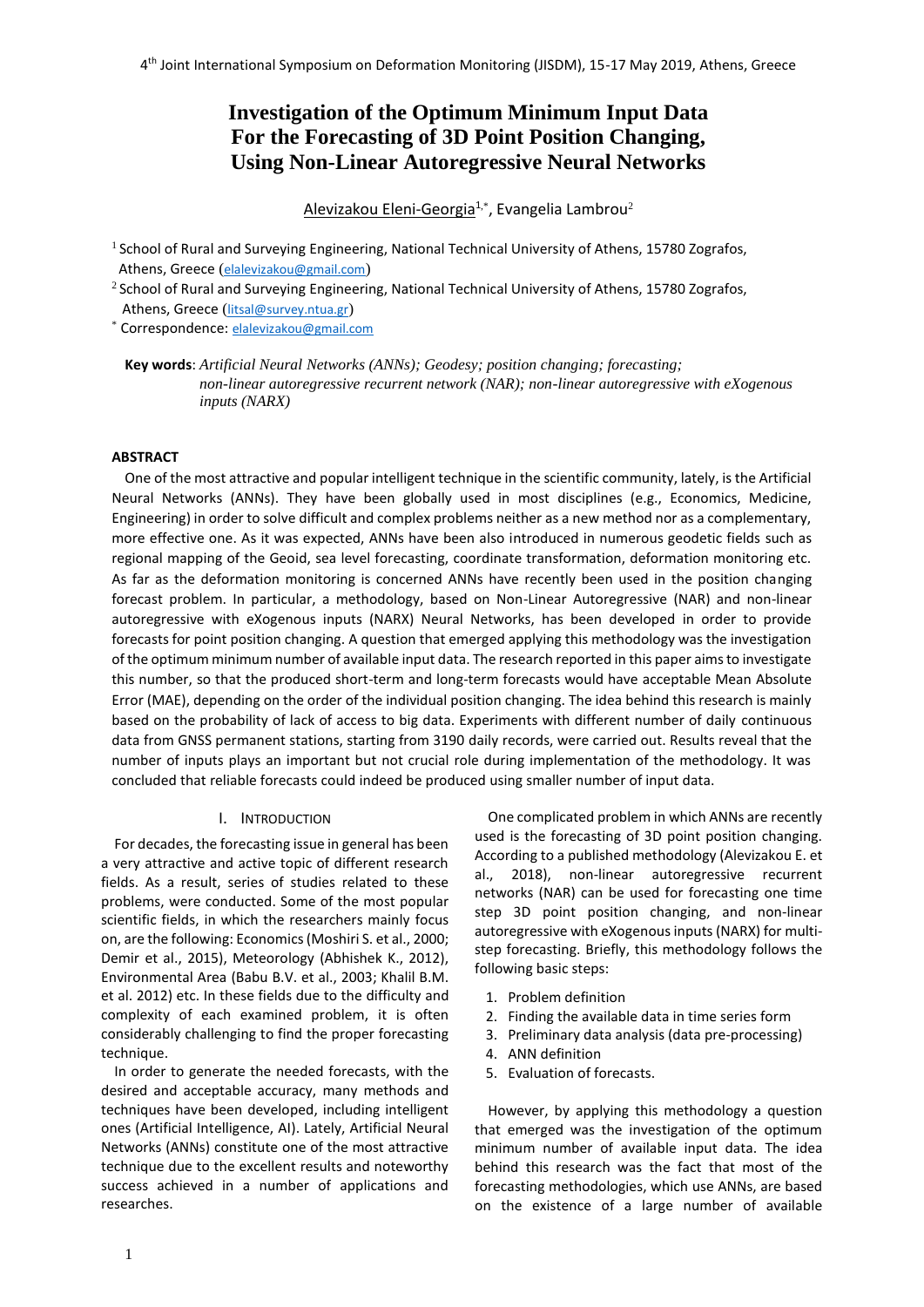historical data. Unfortunately, a fact that creates problems to the researchers is the possibility of access to big data means long-term continuous daily GNSS coordinates (time series), which is not always an option. That lack of data was the main idea behind this research. Specifically, this work focuses on the investigation of this number when forecasting of 3D point position changing is concerned.

## II. THE ANN-BASED METHODOLOGY

#### A. *Research methodology*

The research methodology, in which this work is based on, can briefly shown in the following flow chart.



Figure 1. Flow chart of the ANN-based methodology

The main concept is the use of the non-linear autoregressive recurrent networks (NAR) for forecasting one time step and non-linear autoregressive with eXogenous inputs (NARX) for multistep forecasting (Allende H. et al., 2002; Cai S. et al. 2012; Mounce S.R., 2013 Safavieh E. et al., 2007).

In the case of NAR, the forecasting of the  $\ell(t)$ element of the time series (in this study initially the X, Y or Z coordinate and subsequently the desired position changing dX, dY or dZ) is made, using only "d" past values of that time series, according to the equation:

$$
\ell(t) = f(\ell(t-1), ..., \ell(t-d))
$$
 (1)

Similarly, in the case of NARX, the "d" past values of the same time series " $\ell$ " and "d" of another exogenous time series " *q* " are used, according to the equation:

$$
\ell(t) = f(\ell(t-1), \ldots, \ell(t-d), q(t-1), \ldots, q(t-d)) \quad (2)
$$

The proposed ANN consists of one hidden layer and has as activation function of hidden neurons and output neurons the logsig function. Data is separated in chronological order (70%, 15%, and 15%) and their normalization is in the space [0.1, 0.9]. The training algorithm is Bayesian regularization. The number of hidden neurons is 10 and the number of delays 42 for one-step forecasts. While for multi-step forecasts, there are 20 neurons and 2 delays. In addition, X, Y and Z coordinates have been decided to be separately the inputs, with the corresponding outputs.

When the above methodology is applied with the proposed ANN, it has been proven that the result is the production of reliable forecasts of 3D point position changing data.

The reliability of every forecast is examined by the selected evaluation criteria. There is a great number of possible criteria, which can be used (Schroeder et al. 2009; Erdogan 2010; Yilmaz et al., 2014; Alevizakou et al., 2017).

The two proposed criteria are the Mean Absolute Error (MAE) and the Coefficient of Determination  $(R^2)$ , which can be calculated using the following equations:

$$
(MAE)=\frac{1}{n}\cdot\sum_{t=1}^{n}|e_{t}|
$$
 (3)

$$
(R2) = \frac{RSS}{TSS} = \frac{TSS\text{-}ESS}{TSS} = 1 - \frac{ESS}{TSS}
$$
 (4)

where  $e = D - F$  the error between the "n" original data (D) and the forecasted (F).

TSS=
$$
\sum_{i=1}^{n} (D_i - \overline{D})^2
$$
 the total sum of squares  
ESS= $\sum_{i=1}^{n} (F_i - \overline{D})^2$  the regression sum of squares

or Explained sum of squares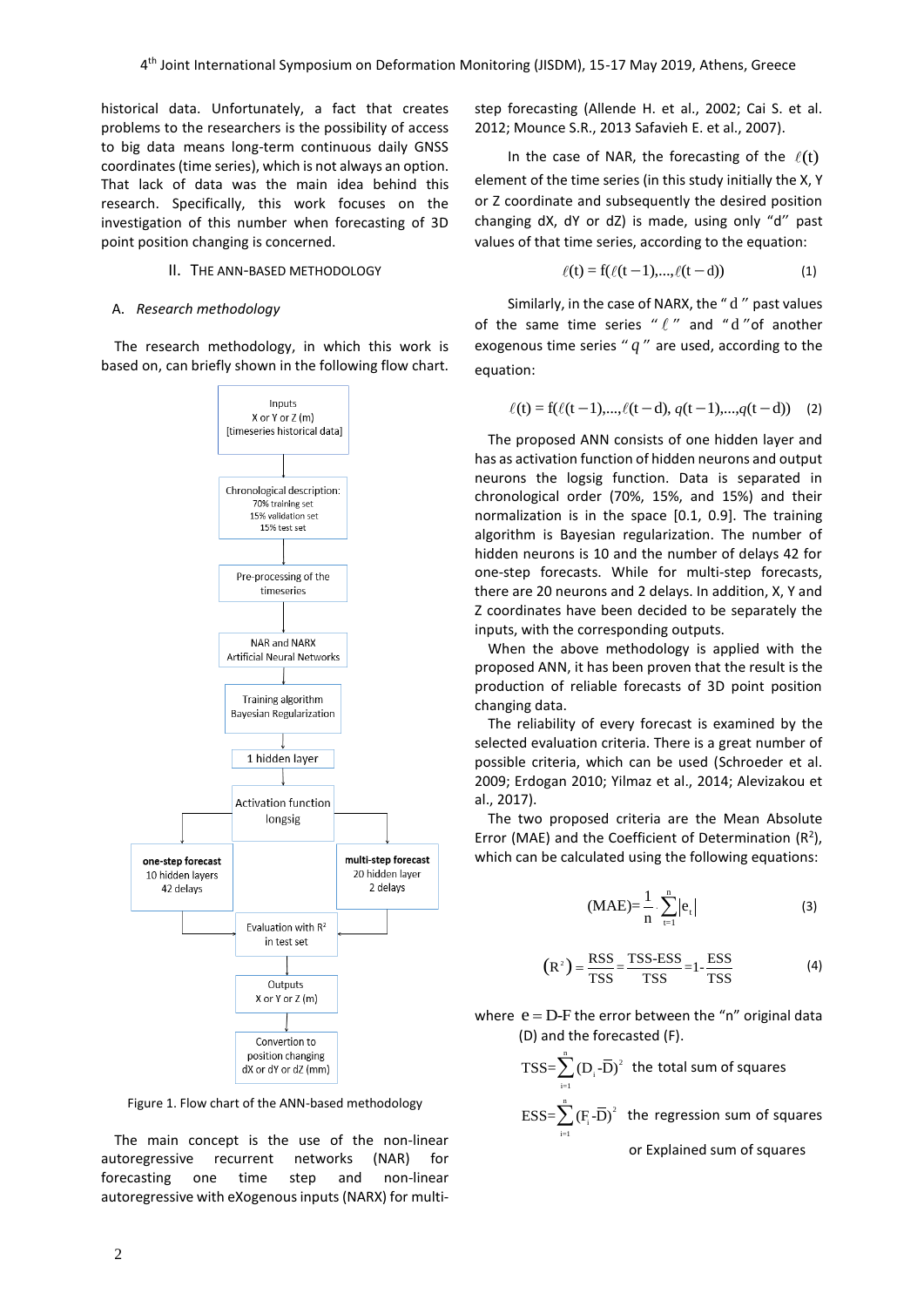$$
RSS = \sum_{i=1}^{n} (D_i - F_i)^2
$$
 the sum of squares of residuals

#### or Residuals sum of squares

Specifically, the closer to one (1) the  $R^2$  is, the better the forecast. A forecast can also be considered as accurate if the MAE is significantly smaller than the mean forecasted position change. MAE is proved a satisfied and unbiased index as assigns equal weight to all errors when calculating overall performance, so it provides a real estimation of the forecast uncertainty.

## III. CASE STUDY

In this research, daily records from permanent GNSS (Global Navigation Satellite System) stations from the Plate Boundary Observatory (PBO), originally from the year 2013 to 2018, are used. It was decided to use this kind of data because scientists use them in numerous of studies for the monitoring of points position in constructions or for the Earth's crustal movements (Bell J.W. et al., 2002; Chan W.S. et al., 2005; Psimoulis et al., 2007; Farmer G.T. et al., 2007). At the same time, these data are available free online [\(http://www.earthscope.org/node/395;](http://www.earthscope.org/node/395)

[http://www.unavco.org/projects/majorprojects/pbo/p](http://www.unavco.org/projects/majorprojects/pbo/pbo.html) [bo.html\)](http://www.unavco.org/projects/majorprojects/pbo/pbo.html) which is considered as one of their advantages. The other advantage of these data is that they can be considered as "big data" because they consist of large quantity volume. However, this study examines cases where these data are not available. The main idea was the inability to access large volume data, like the data mentioned above.

## A. *Data*

In this particular study, data from three (3) GNNS stations was used in order to have trusted conclusions. Initially, the PBO permanent GNSS network is composed of more than 1000 stations, but when so many data are available, it is crucial to find a way to get a sample to make the experiments.

In the international literature, there are three methods to obtain a representative sample (Elsayir H.A., 2004; Kareem A. et al., 2015) and by following them, three kinds of samples are created: simple random sample, systematic or quasi-random sample and stratified random sample. In this research, it was decided to use a stratified random sample and the variance of them to be used as the criterion. The variance is calculated from the next formula:

$$
s_{\ell}^{2} = \frac{1}{n-1} \cdot \sum_{t=1}^{n} (\ell_{t} - \overline{\ell})^{2} \qquad (5)
$$

Where n = the number of the original data

 $_{\rm t}$  = the element of the time series (the X, Y or Z coordinate).

The variances of the X, Y and Z time series are divided into three (3) categories in order to rank the GNNS stations into three groups. The first category is the one with the smallest variances from 0 to 1mm, the second with medium variances from 1.1mm to 5mm and the last one with the large variances from 5.1mm to 10mm. From each category, a GNSS station is randomly selected.

After this procedure the final sample, that is used, is represented in the following table (Table 1).

| Table 1. Variances of the selected stratified random |
|------------------------------------------------------|
| sample                                               |

| <b>Sallipic</b>        |                      |                             |                             |  |  |  |  |
|------------------------|----------------------|-----------------------------|-----------------------------|--|--|--|--|
| <b>Station</b><br>name | Variance<br>$X$ (mm) | <b>Variance</b><br>$Y$ (mm) | <b>Variance</b><br>$Z$ (mm) |  |  |  |  |
| P788                   | 0.3                  | 0.3                         | 0.2                         |  |  |  |  |
| AC57                   | 1.1                  | 3.0                         | 1.1                         |  |  |  |  |
| P515                   | 6.0                  | 6.0                         | 3.0                         |  |  |  |  |

The time series of the AC57, P515 and P788 stations started from 23.06.2006, 10.05.2006 and 29.08.2008, respectively. The main disadvantage of these time series is that they included some "problems". The main problems are the followings : the missing values presented in the time series, the possible zero values in the event that it is known that they should not exist, the duplicate recordings that may exist and any unusual observations (outliers) (Alevizakou E.G. et al., 2017). These problems must be managed during the preprocessing stage of the methodology. After the solution of the above-mentioned problems the remaining number of daily data from each GNSS permanent station, is 3190 records.

#### B. *Empirical findings/ Results*

As it is already mentioned, the main idea for this study, is based on the probability of lack of access in big data, such as the GNSS daily records from a free access permanent stations' network. Experiments with different number of daily data, starting from 3190 records, were carried out. Nevertheless, it was decided that 3190 daily records (that is almost 8 years) is a number that is not easy to achieve, so the experiments were started with a smaller number of 730 daily records (3 years).

The experiments vary in the number of inputs, starting from the 730 newest chronologically data (day 2460 to day 3190) and finishing to the 100 newest daily data (day 3090 to day 3190). The results are short-term and long-term forecasts and the criteria, which is used, is the  $R<sup>2</sup>$  of the training set. The first three figures (figure 1, 2 and 3) show the  $R^2$  for short-term forecast of the X, Y and Z coordinate respectively. In addition, the next three (figure 4, 5 and 6) for multi-step forecasts.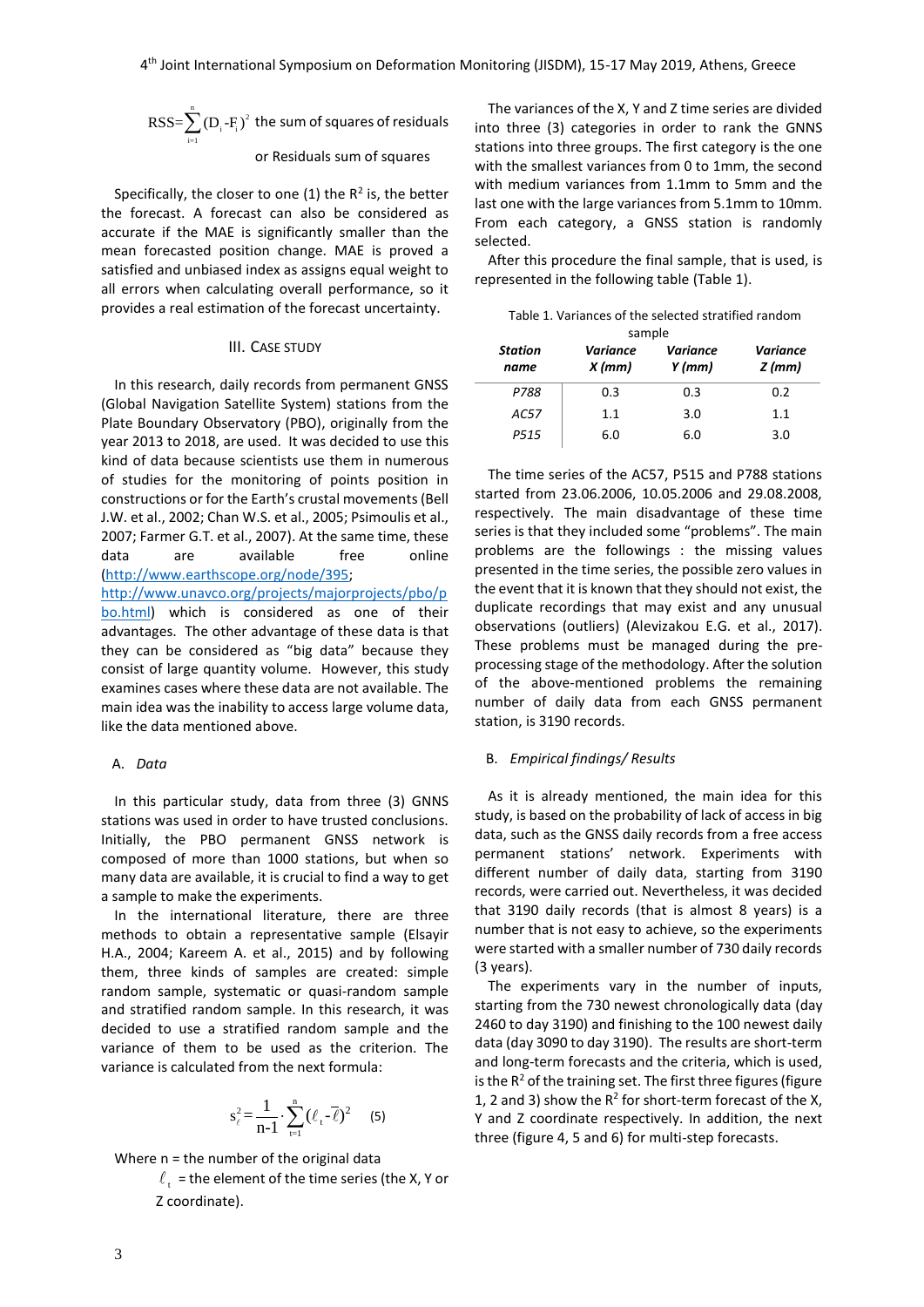

Figure 1. Results of  $R^2$  for the short-term forecast of the X (m) coordinate.



Figure 2. Results of  $R^2$  for the short-term forecast of the Y (m) coordinate.



Figure 3. Results of  $R^2$  for the short-term forecast of the Z (m) coordinate.



Figure 4. Results of  $R^2$  for the multi-term forecast of the X (m) coordinate.



Figure 5. Results of  $R^2$  for the multi-term forecast of the Y (m) coordinate.



Figure 6. Results of  $R^2$  for the multi-term forecast of the z (m) coordinate.

By the examination of the results obtained from the experiments, as far as the short-term forecast is concerned, the number of data from which the  $R^2$ seems to be considerably reduced is the 250 daily data. Respectively, for the long-term forecast the same number is 300 daily records. The difference between the short-term and long-term is logical as long-term forecasting is by nature a more difficult process. The MAE of the three stations of the sample, which was calculated, is presented in the following table.

Table 2. MAE (mm) using optimum minimum inputs, for short-term forecasting and the position change dX, dY and

| dZ for the selected stratified random sample |                          |             |             |      |                             |             |  |
|----------------------------------------------|--------------------------|-------------|-------------|------|-----------------------------|-------------|--|
| <b>Position</b>                              | <b>MAE</b> (mm) One-Step |             |             |      | <b>Position Change (mm)</b> |             |  |
| Changing                                     | P788                     | <b>AC57</b> | <b>P515</b> | P788 | <b>AC57</b>                 | <b>P515</b> |  |
| dX                                           | 0.9                      | 1.0         | 1.2         | 1.9  | 1.6                         | 1.9         |  |
| dY                                           | 1.2                      | 0.8         | 1.3         | 2.6  | 1.2                         | 2.4         |  |
| dZ                                           | 1.0                      | 1.6         | 11          | 22   | 31                          | 1.9         |  |

Table 3. MAE (mm) using optimum minimum inputs, for long-term forecasting and the position change dX, dY and dZ for the selected stratified random sample

| <b>Position</b> | <b>MAE</b> (mm) Multi-Step |             |             | <b>Position Change (mm)</b> |      |             |
|-----------------|----------------------------|-------------|-------------|-----------------------------|------|-------------|
| Changing        | P788                       | <b>AC57</b> | <b>P515</b> | P788                        | AC57 | <b>P515</b> |
| dX              | 1.5                        | 1.1         | 1.2         | 2.0                         | 1.8  | 1.9         |
| dY              | 1.9                        | 0.7         | 1.3         | 2.7                         | 1.3  | 2.6         |
| dZ              | 1.0                        | 2.2         | 0.8         | 2.4                         | 3.3  | 2.0         |

The research findings reveal that the number of inputs plays an important role during implementation of the methodology but at the same time, it is not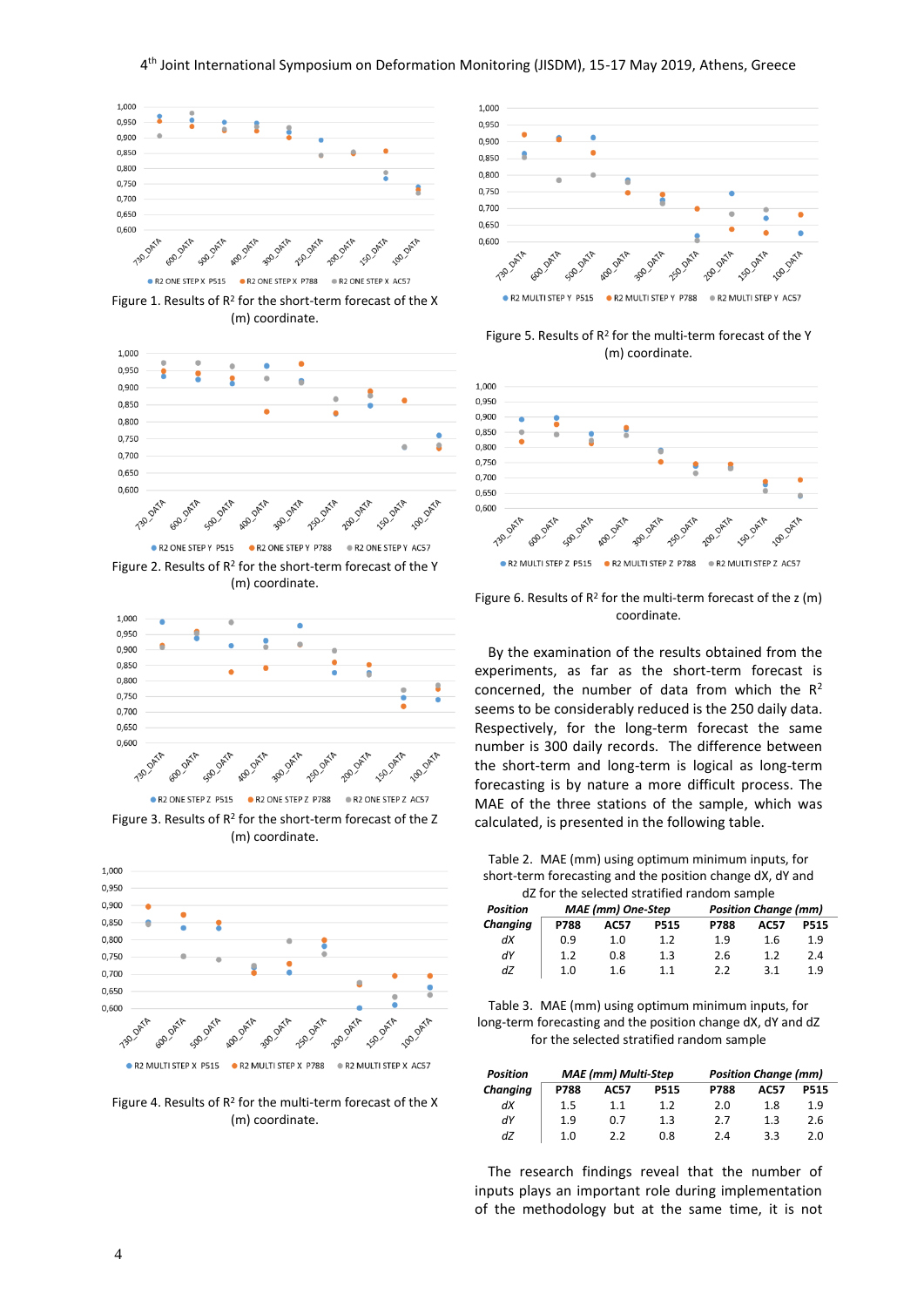infeasible to produce forecast with the desire accuracy with smaller amount of data.

## IV. CONCLUSIONS & FUTURE RESEARCH

This paper has described the ANNs-based methodology that is designed in order to produce accurate forecasts of 3D point position changing. The key word to every forecast research is the "accuracy". The accuracy of the forecast is fundamental to many decision processes and hence the research for improving the proposed methodologies. However, the main idea was not only the application of this ANNsbased methodology with accurate results but to find the minimum necessary data needed in order to produce these kind of forecasts.

Therefore, in this paper, these two parameters were combined by examining the capability of artificial neural networks in forecasting 3D point position changing, when limited data are available.

This research aims to investigate the optimum minimum number, so that the produced short-term and long-term forecasts would have acceptable Mean Absolute Error (MAE), depending on the order of the individual position changing and an  $R^2$  close to one.

The results show that we can produce reliable and accurate forecasts for 3D point position changing, even if big data are not available. Specifically, it is proven that there is indeed a minimum optimum number from which the forecasts cannot be considered as accurate. This number is 250 daily GNNS records for short-term forecasts and 300 for long-term.

After this research, some subjects that may be investigated in the future were emerged. In many geodetic applications related to detection of displacements, the used data are not continuous but come from phase measurements. Therefore, it is of particular interest to study the implementation of the methodology in such applications when data from phases are available (e.g. every month data, every year, etc.).

Another subject of future study is the use of a combined forecast method. This combination may include conventional and intelligent methods. For example, the use of fuzzy logic, support vector machines or neural networks with the ARIMA method can be investigated.

Finally, methods of transfer learning could be explored, i.e. methods that take advantage of a system's knowledge of a problem by transferring them to another related problem.

## References

- Abhishek, K., M.P. Singh, S. Ghosh, A. Anand (2012). Weather Forecasting Model using Artificial Neural Network. In: Procedia Technology, Vol. 4, pp. 311-318. [DOI:](https://doi.org/10.1016/j.protcy.2012.05.047)  [10.1016/j.protcy.2012.05.047](https://doi.org/10.1016/j.protcy.2012.05.047)
- Alevizakou E.G. and G. Pantazis (2017). A comparative evaluation of various models for prediction of

displacements. In: Applied Geomatics, Vol. 9(2). DOI: 10.1007/s12518-017-0189-8

- Alevizakou, E.G, G. Siolas, G. Pantazis (2018). Short-Term and Long-Term forecasting for the 3D point position changing by using artificial neural networks. In: International Journal of Geo-Information, Vol. 7, 86
- Allende, H., C. Moraga and R. Salas (2002). Artificial neural networks in time series forecasting: a comparative analysis. In: Kybernetika, Vol. 38, No.6, pp. 685-707
- Babu, B.V., V. Ramakrishna, K. Chakravarthy (2003). Artificial Neural Networks for Modeling of Adsorption. In: Proc of the Second International Conference on Computational Intelligence, Robotics, and Autonomous Systems (CIRAS-2003), Singapore, 15–18 December
- Bell, J.W., F. Amelung, A.R. Ramelli, G. Blewitt (2002). Land subsidence in Las Vegas, Nevada, 1935–2000: New geodetic data show evolution, revised spatial patterns and reduced rates. In: Environ. Eng. Geosci., 8, pp. 155–174. DOI: 10.2113/8.3.155
- Cai, S., X. Kang and L. Zhang (2012). Time Series Prediction Based on Artificial Neutral Network for Estimation of Forest Biomass. In: International Journal of Advancements in Computing Technology (IJACT), Vol. 4, No.12, July 2012.
- Chan, W.S., Y.L. Xu, X.L. Ding, Y.L Xiong, W.J. Dai (2005) Dynamic displacement measurement accuracy of GPS for monitoring large civil engineering structures. In: Proceedings of the SPIE, International Symposium on Smart Structures and Nondestructive Evaluation (CDROM), San Diego, CA, USA, 17 May 2005
- Demir, A., A. Shadmanov, C. Aydinli, O. Eray (2015). Designing a forecast model for economic growth of Japan using competitive (hybrid ANN vs multiple regression) models. In: *Ecoforum*, Vol. 4, Issue 2(7)
- Elsayir A.H. (2014). Comparison of precision of systematic sampling with some other probability sampling, In: American Journal of Theoretical and Applied Statistics, Vol. 3, Issue 4, pp. 111-116. DOI: <http://dx.doi.org/10.11648/j.ajtas.20140304.16>
- Erdogan S. (2010). Modelling the spatial distribution of DEM error with geographically weighted regression: An experimental study. In: Computers and Geosciences, Vol. 36, pp. 34–43
- Farmer, G.T., A.V. Newman, P. Psimoulis, S. Stiros (2007). Geodetic characterization of Santorini Caldera from GPS measurements. In: Proceedings of the AGU-2007 Fall Meeting, San Francisco, CA, USA, 10–14 December 2007.
- Kareem, A., I. Oshungade and G. Oyeyemi (2005). A note on the Precision of Stratified Systematic Sampling In: Open Journal of Statistics. DOI: <http://dx.doi.org/10.4236/ojs.2015.52013>
- Khalil, B.M., A.G. Awadallah, H. Karaman, A. El-Sayed (2012). Application of Artificial Neural Networks for the Prediction of Water Quality Variables in the Nile Delta. In: Journal of water resource and protection, Vol. 4, No. 6, pp. 388–394. DOI: [10.4236/jwarp.2012.46044](http://www.scirp.org/journal/PaperInformation.aspx?PaperID=19900)
- Mounce S.R. (2013). A comparative study of artificial neural network architectures for time series prediction of water distribution system flow data. University of Exeter, 3rd-5th April, 2013.